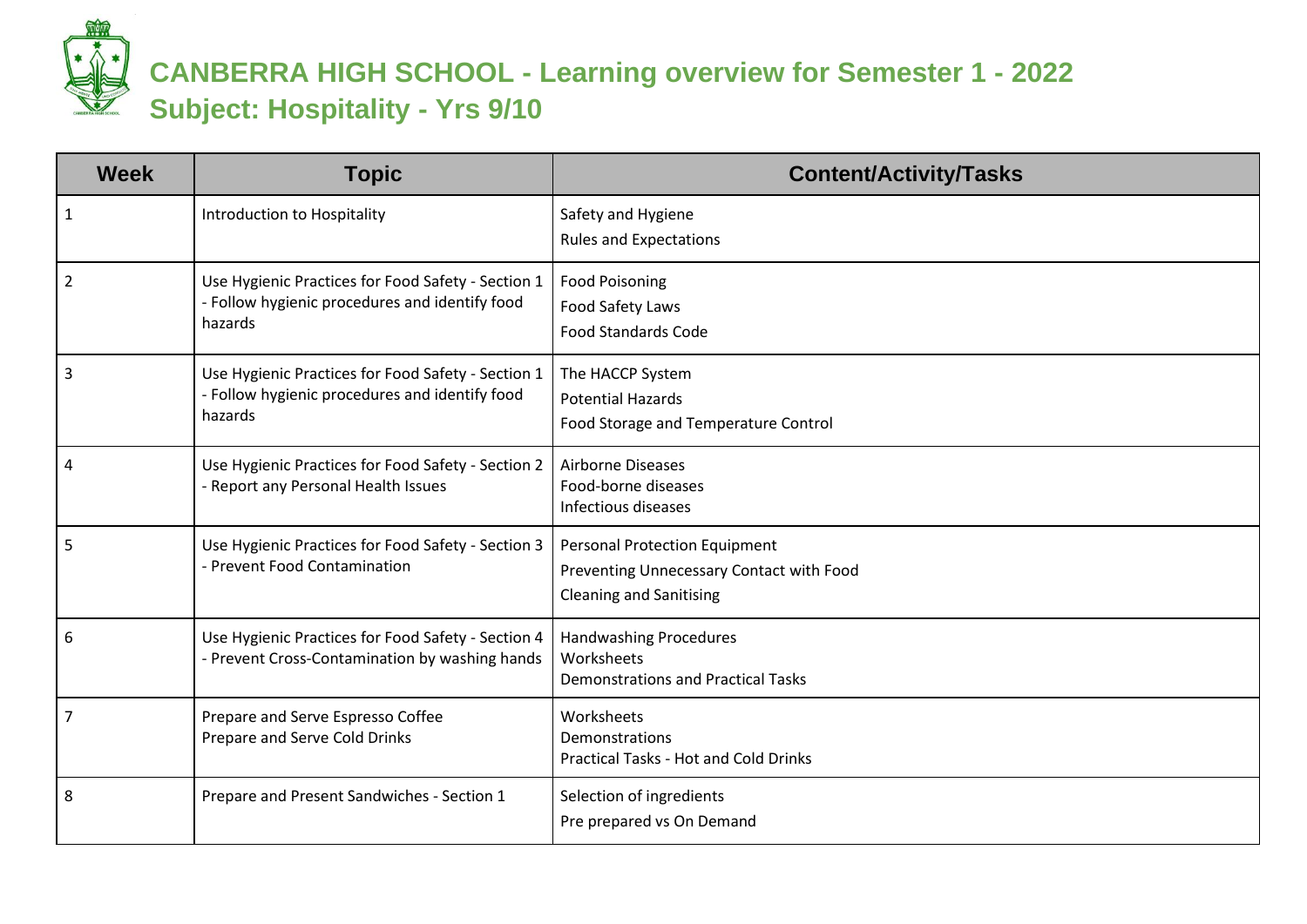

## **CANBERRA HIGH SCHOOL - Learning overview for Semester 1 - 2022**

## **Subject: Hospitality - Yrs 9/10**

|     |                                            | <b>Standard Recipes</b>                                        |
|-----|--------------------------------------------|----------------------------------------------------------------|
| 9 ا | Prepare and Present Sandwiches - Section 1 | Compatibility<br>Versatility<br>Nutrition/Dietary Requirements |

| <b>Week</b> | <b>Topic</b>                               | <b>Content/Activity/Tasks</b>                                                                                                                                                                                |
|-------------|--------------------------------------------|--------------------------------------------------------------------------------------------------------------------------------------------------------------------------------------------------------------|
| 10          | Prepare and Present Sandwiches - Section 1 | Freshness<br><b>Stock Rotation</b><br><b>FIFO</b><br>Focaccia Sandwich                                                                                                                                       |
| 11          | Prepare and Present Sandwiches - Section 2 | Mise en Place<br>Logical Processes for Preparation<br>Chicken Caesar Wrap                                                                                                                                    |
| 12          | Prepare and Present Sandwiches - Section 2 | <b>Equipment Selection and Safety</b><br>Hygienic Use of Equipment<br><b>Production Line</b><br>Layout<br>Made to Order<br>Turkey, Brie & Cranberry Sandwiches<br>Roasted Capsicum, Pesto Spinach Sandwiches |
| 13          | Prepare and Present Sandwiches - Section 2 | <b>Maintaining Food Safety</b><br>Portion and Food Wastage<br>Ham Cheese Tomato Toastie                                                                                                                      |